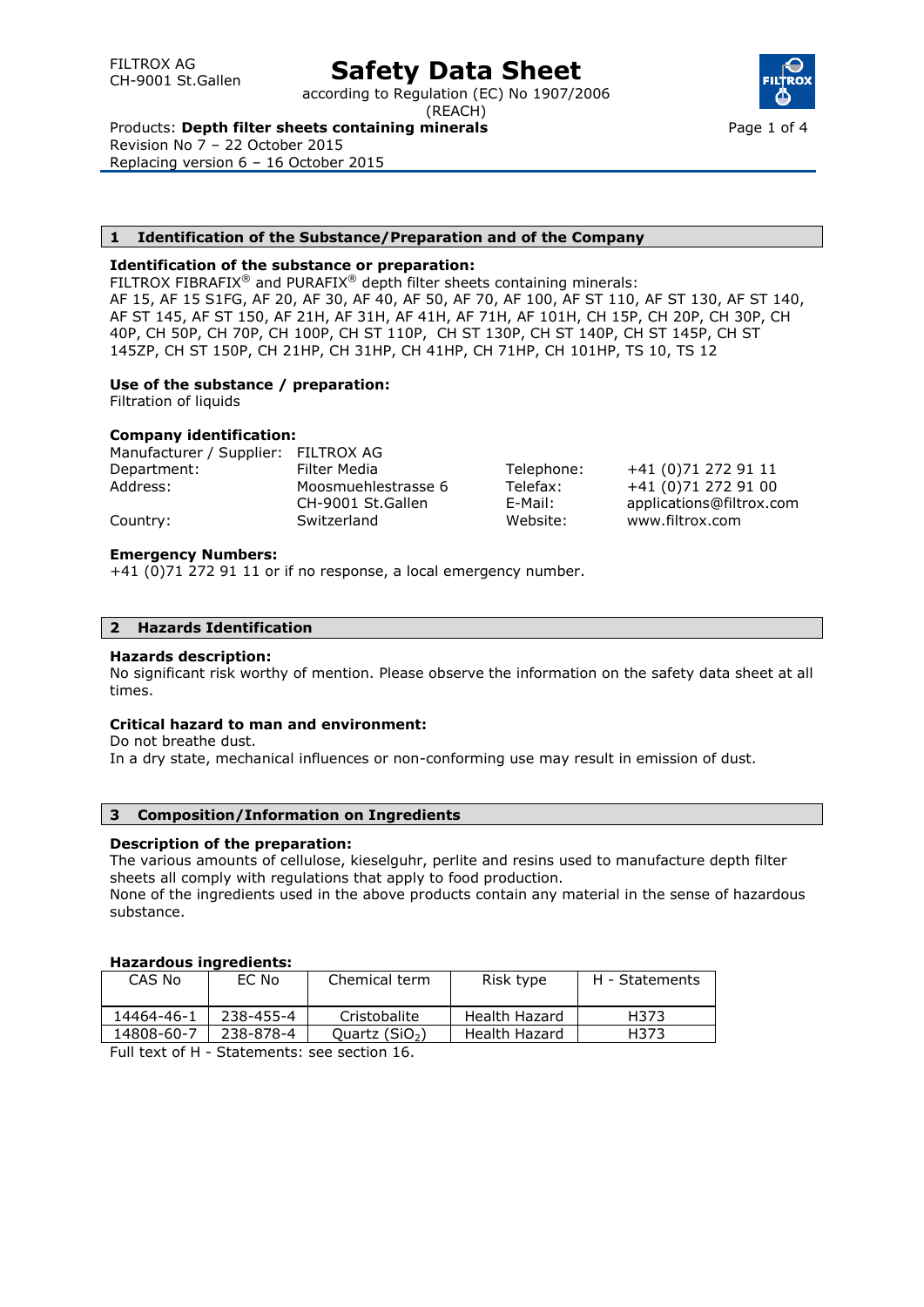# CH-9001 St.Gallen **Safety Data Sheet**

according to Regulation (EC) No 1907/2006 (REACH)



Page 2 of 4

Products: Depth filter sheets containing minerals Revision No 7 – 22 October 2015 Replacing version 6 – 16 October 2015

### **4 First Aid Measures**

**In case of inhalation:**  No special measures are necessary. **In case of skin contact:**  No special measures are necessary. **In case of eye contact:**  Wash with generous quantities of water. Consult physician if irritation persists. **In case of ingestion:**  Rinse mouth immediately with clean water and drink generous amounts of water.

## **5 Fire-fighting Measures**

**Suitable extinguishing media:**  Water, foam,  $CO<sub>2</sub>$ **Extinguishing media which must not be used for safety reasons:**  High power water jet. **Special exposure hazards arising from the substance or preparation itself, combustion products, resulting gases:**  This product does not contain dangerous substances or preparations intended to be released under normal or reasonably foreseeable conditions of use. **Special protective equipment for fire-fighters:**  No special measures are necessary.

# **6 Accidental Release Measures**

**Personal precautions:**  Avoid generation of dust. **Environmental precautions:**  No special measures are necessary. **Methods for cleaning up:**  Collect mechanically. Avoid generation of dust.

### **7 Handling and Storage**

#### **Handling: Advices on safe handling:**

Avoid generation of dust. Repair broken packages immediately.

### **Storage:**

### **Requirements for storage rooms:**

Keep in a clean, dry and odourless well ventilated place to maintain product quality.

# **8 Exposure Controls / Personal Protection**

### **General information:**

Avoid generation of dust.

### **Exposure limit values:**

Components with occupational exposure limits rsp. biological occupational exposure limits requiring monitoring: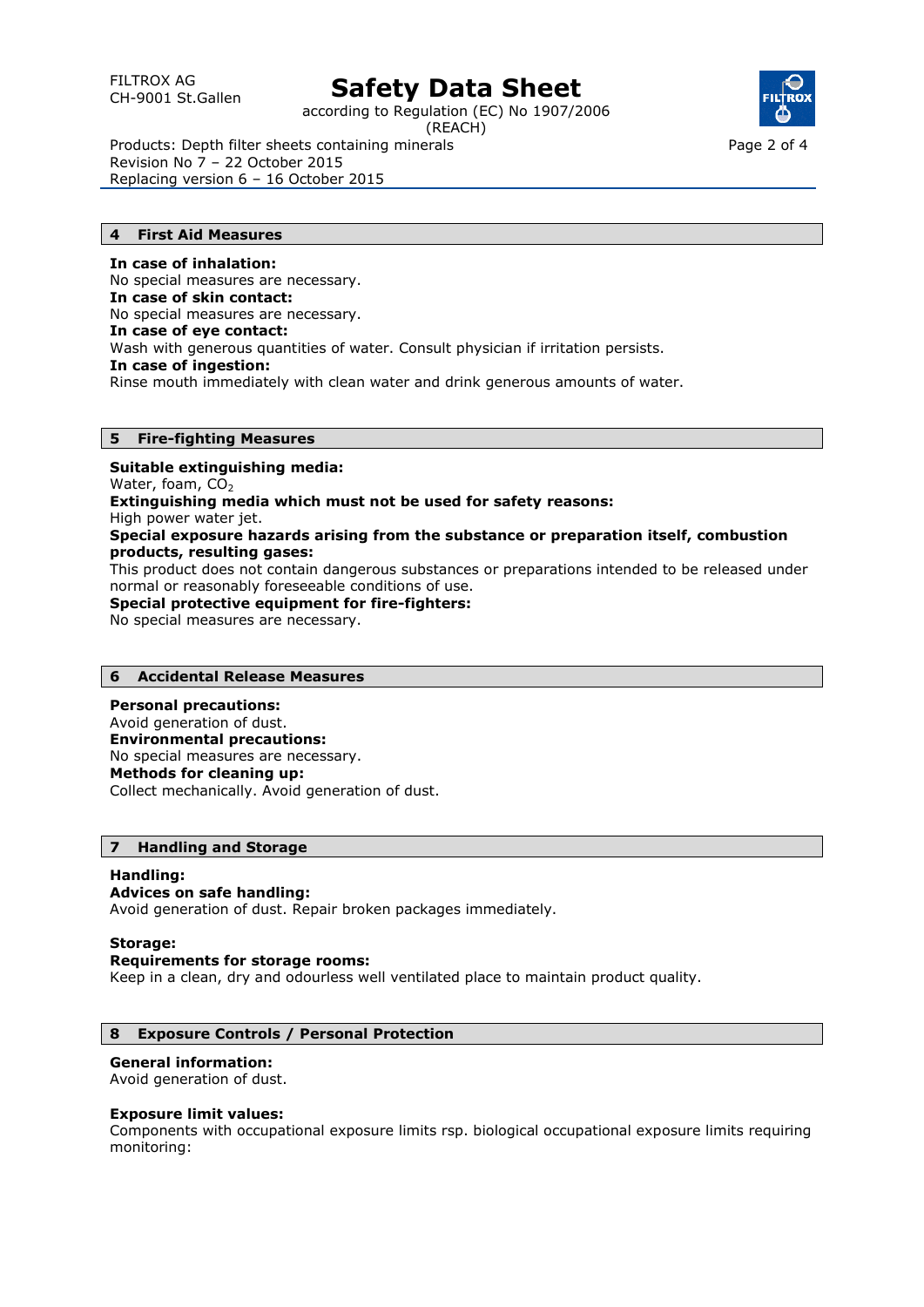# CH-9001 St.Gallen **Safety Data Sheet**

according to Regulation (EC) No 1907/2006

(REACH)



Page 3 of 4

Products: Depth filter sheets containing minerals Revision No 7 – 22 October 2015 Replacing version 6 – 16 October 2015

| Countries                                | Quartz (mg/ $m3$ ) | Cristobalite (mg/ $m3$ ) |
|------------------------------------------|--------------------|--------------------------|
| Belgium, Denmark, United States, France  | $0.10$ (RD)        | $0.05$ (RD)              |
| Portugal, Italy, Sweden, Norway, Greece, |                    |                          |
| <b>Netzerlands</b>                       | $0.075$ (RD)       | $0.075$ (RD)             |
| Germany, Switzerland, Austria            | $0.15$ (FD)        | $0.15$ (FD)              |
| Finland                                  | $0.20$ (FD)        | $0.10$ (FD)              |
| <b>Bulgaria</b>                          | 0.07               | 0.07                     |
| CIS.                                     | 1.0                | 1.0                      |
| Poland                                   | $0.4 - 1$          |                          |
| Czech, Slovakia Republics                |                    | $0.5 - 1$                |
| Ireland                                  | $0.40$ (RD)        | $0.40$ (RD)              |
| United Kingdom                           | $0.30$ (RD)        | $0.30$ (RD)              |
| RD - Respirable Dust                     |                    |                          |
| $FD - Fine$ Dust                         |                    |                          |

**Personal protection equipment: Respiratory protection:**  Respirators approved for protection against dust containing crystalline silica redommended. **Hand protection:**  Not required. **Eye protection:**  Not required. **Skin protection:**  Protect skin by using barrier cream.

# **9 Physical and Chemical Properties**

### **General information:**

| Appearance: | solid            |
|-------------|------------------|
| Colour:     | with/ beige      |
| Odour:      | <b>Odourless</b> |

# **10 Stability and Reactivity**

### **Conditions to avoid:**

Avoid generation of dust.

### **Materials to avoid:**

None are known

### **Hazardous decomposition products:**

This article does not contain dangerous substances or preparations intended to be released under normal or reasonably foreseeable conditions of use.

# **11 Toxicological Information**

# **Acute effects:**

Toxicological data is not available.